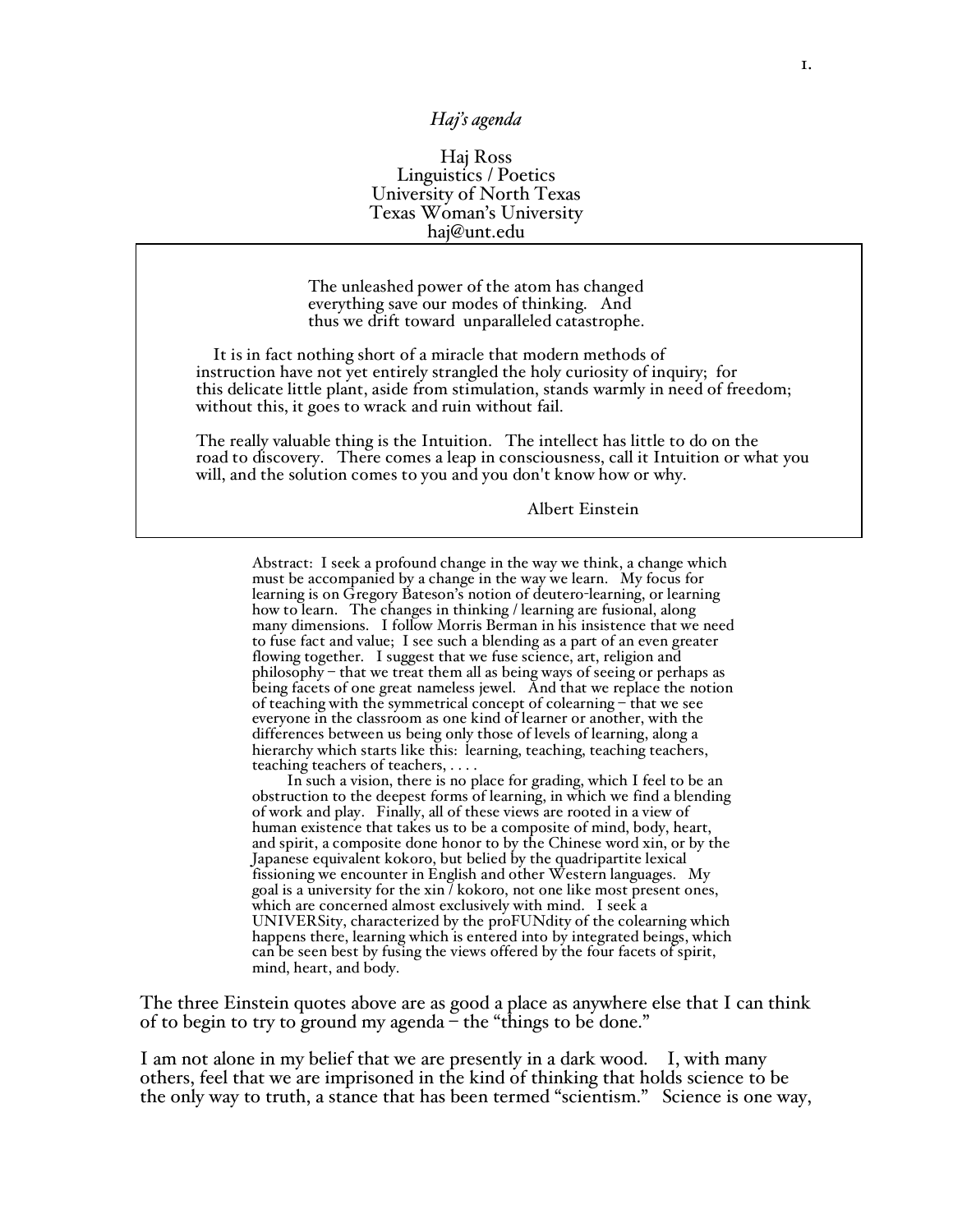but when we leave out of our science a feeling for beauty, a sense of wonder which is hardly separable from our own realization of the degree to which we are limited, and the deepest understanding that if our actions are not grounded in a transcendental order of being they cannot bring us to the peace which we need – when there are holes of this size in any science, all it can furnish us with is fact.

I find many of our institutions of higher learning to be thin, wan. From their names,<br>we might expect that they would connect the learners within them to all of universe<br>– but to our sorrow, we find that they concentrate s out the other three cardinal points of our being: heart, body, and spirit. The Chinese word *xin*, and its Japanese translation *kokoro*, denote that totality of our nature. I want most deeply to help coinvent a university for the *xin / kokoro*.

To do this, we will need to find a fusion of fact and value, as Morris Berman phrases it in his brilliant *The Reenchantment of the World*. And I hope that all of us will start looking for such a fusion fast. Our UNIVERSity must abandon the fostering of what Gregory Bateson calls, "proto-learning" (like learning chess, or Italian, or cooking) and move to ever-higher levels in Bateson's hierarchy of orders of learning: deutero-learning, which is learning how to learn, learning III, which is learning how to deutero-learn, etc.

But how are we going to rev up our learning motors? My suggestion here, also unoriginal, is that we should model our learning environments after those of the most fearless and creative learners that we know of  $\sim$  our children. And from their mode of learning (natural learning, as <sup>I</sup> will refer to it), <sup>I</sup> have lifted two aspects. The first is the fusion into one verb of what we can only express as two:



The second aspect of natural learning which we must learn better than we have thus far is its collaborative nature. Just as shared play is funner, so is shared discovery more exciting, and I believe even deeper. If one can bring to one's thinking these two traits – serious play, and total openness to collaborative thinking – then a kind of colearning becomes possible that I have shared the experience of with groups of people in various countries, and on various occasions.

Briefly, what happens is that the people who are gathered together for the purpose of learning more in some area fuse into a collective being, one which has its own goals, and its own way of communicating. Very often, it is not "the" teacher whose words are heard as being the most helpful and important. I will not soon forget being in such a class in a summer school at the University of Massachusetts in Boston – Mr. Long, a visitor from the People's Republic, stood up and said what I had been trying to get across for quite some time – and said it indelibly, much better than I had been able to. We all applauded after he sat down. I believe that probably for most of us in that room, that phrasing of Mr. Long's was a high point of our time together.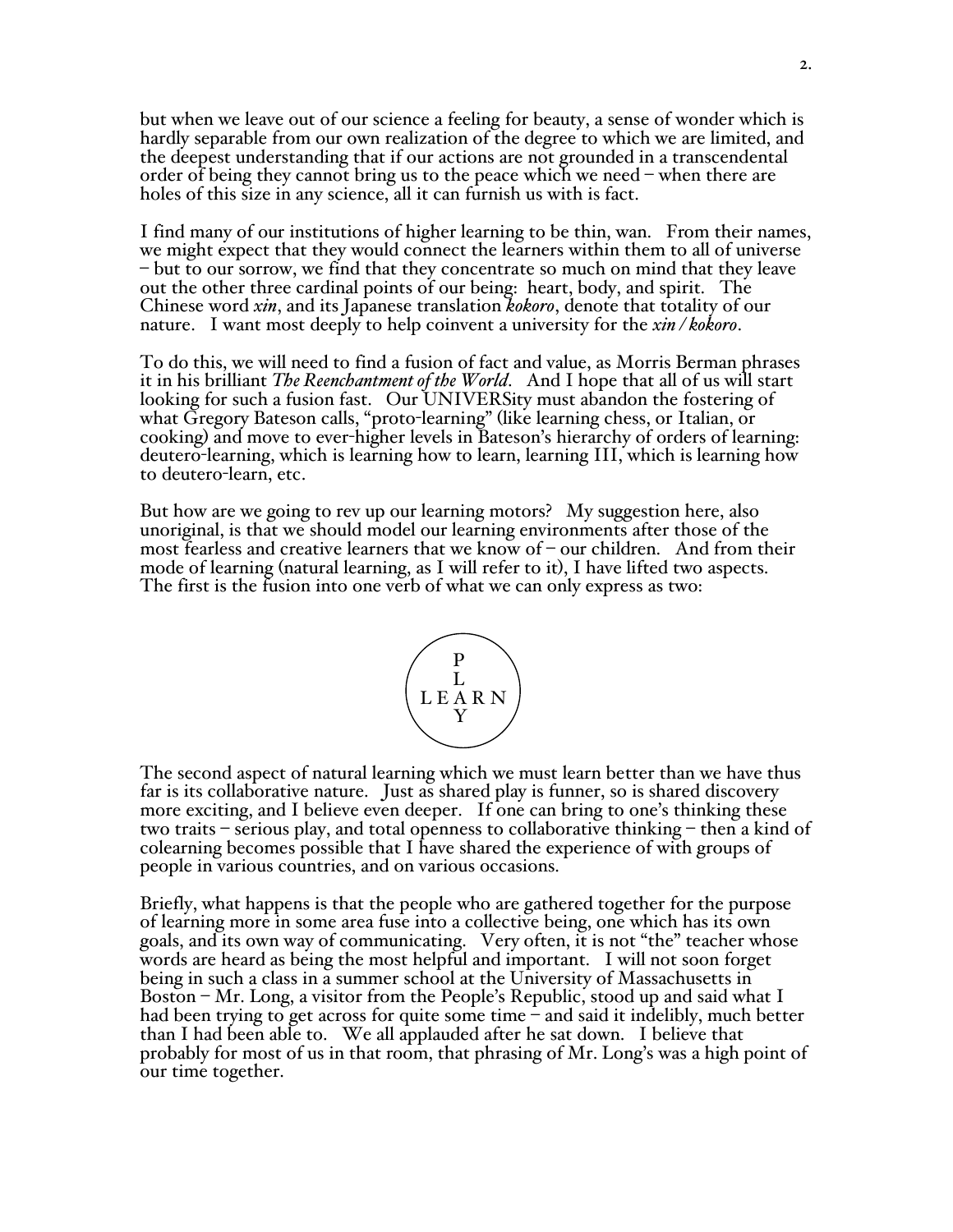Teachers often talk of a class "jelling." I think that what is meant by this expression is the emergence of what would scientistically be called the class identity, but what I would prefer to call the soul of the class. From the limited amount that <sup>I</sup> have seen, what helps to catalyze such events, such births, is <sup>a</sup> lot of listening on my part, and amounts of humility that are normally way beyond me. When I have been graced to participate as one voice in the chorus of voices which is how such collective beings talk to themselves, it has been an experience which <sup>I</sup> can only describe as soaring. <sup>I</sup> use such words as "soul" and "grace" (ill-)advisedly. <sup>I</sup> do not mean to put off people who have trouble with such words, but I find the usual workaday words with which one might describe these encounters ("inspiring," "moving," "deep," etc.) not even close to being up to what those who have been participants feel.

<sup>I</sup> am sure that many will find that what <sup>I</sup> have written here is flaky, impractical, overly idealistic, <sup>a</sup> spaceshot, etc. Indeed, there are loud inner voices in me which yell such criticisms at me. I admit that I am flying blind. My only defense, if that is what I need, is that whatever intuitive sense (I usually call it my "nose") has carried me to syntactic or poetic analyses that others have found useful feels like it has been involved in carrying me also to these admittedly revolutionary conclusions. And <sup>I</sup> have been heartened and encouraged beyond measure by the kind words of others who have also participated in these collective adventures aloft – my fellow colearners. Without their help and support, I would not dare to be saying this today.

The agenda which <sup>I</sup> argue for here is our birthright. We have, through carelessness, perhaps, let our educational system slide down to <sup>a</sup> point at which what <sup>I</sup> am advocating, and must advocate, seems unreachable. But <sup>I</sup> know it to be reachable, and can settle for nothing less. <sup>I</sup> feel we clip the wings of our children and their children if we do not restructure the ways we come together to learn so that what some of the classes who I have learned with is not exceptional, but simply to be expected.